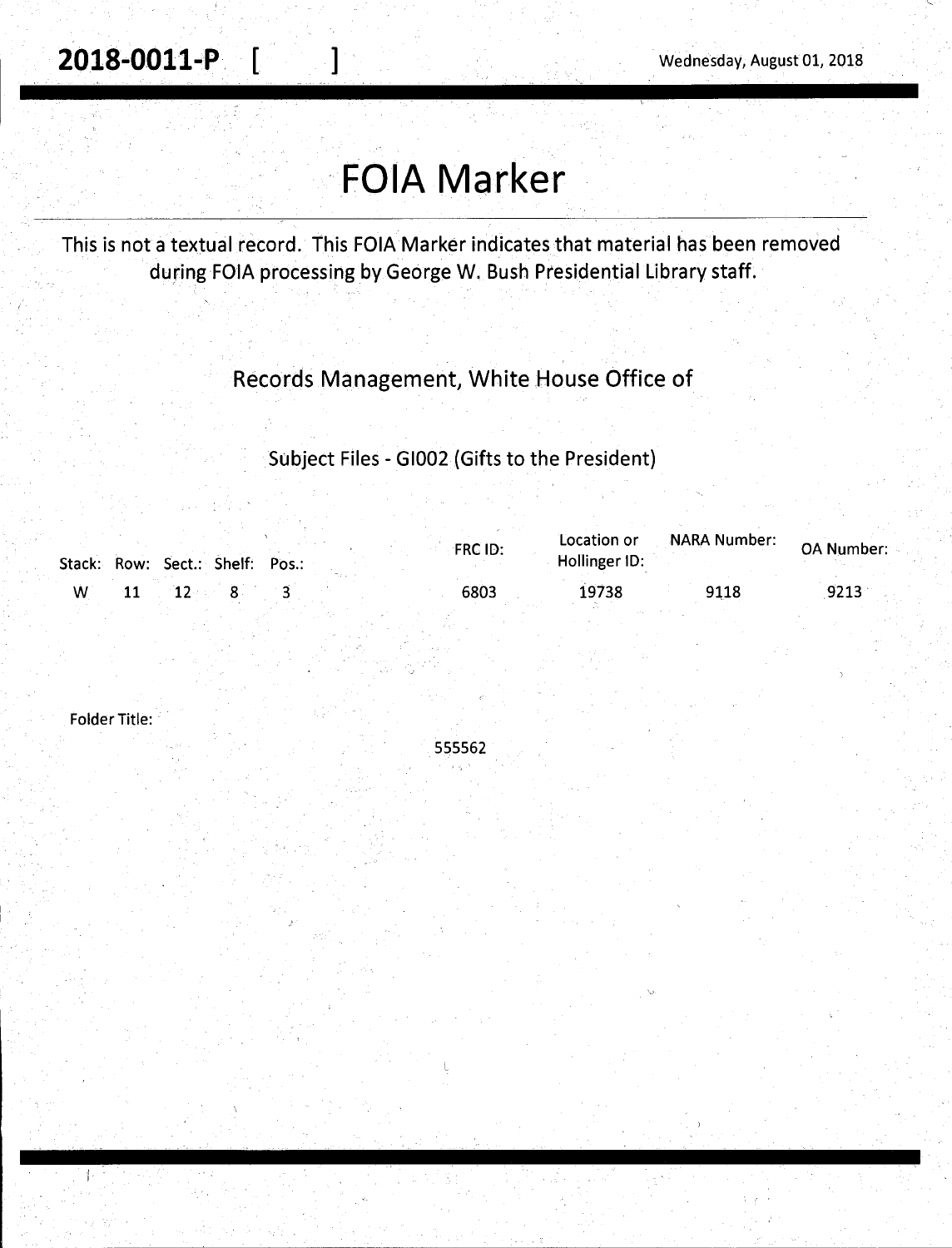# **Withdrawn/Redacted Material**  The George W. Bush Library

| <b>DOCUMENT</b><br>NO. | <b>FORM</b>   | <b>SUBJECT/TITLE</b><br><b>PAGES</b>                                                                   | <b>DATE</b>         | <b>RESTRICTION(S)</b> |
|------------------------|---------------|--------------------------------------------------------------------------------------------------------|---------------------|-----------------------|
| 001                    | Letter        | [Thank You] - To: Margarita Gangotena - From: POTUS                                                    | 03/11/2003          | P6/b6;                |
| 002                    | Letter        | [Thank You] - To: Margarita Gangotena - From: POTUS                                                    | 03/07/2003          | P6/b6;                |
| 003                    | Business Card | Margarita Gangotena                                                                                    | N.D.                | $P6/b6$ ;             |
| 004                    | Letter        | [Thank You] - To: Margarita Gangotena - From: POTUS                                                    | $02/19/2003$ P6/b6; |                       |
| 005                    | Email         | Re: Questions Concerning the NRCC, RNC,<br>Republican - To: Heidi Marquez - From: Brett<br>'Kavanaugh∴ | 02/17/2003          | $P5$ ; P6/b6;         |
| $006^{\circ}$          | Email         | Re: Political Gift Thank You Letter Approval - To:<br>Eleanor Stone - From: Brett Kavanaugh            | 03/06/2003          | P5:                   |

### COLLECTION TITLE: Records Management, White House Office of SERIES: Subject Files - GI002 (Gifts to the President) FOLDER TITLE: 555562 FRC ID: '6803 **RESTRICTION**<sup>CODES</sup> Presidential Records Act - [44 U.S.C. 2204(8)) Freedom of Information Act - [5 U.S.C. 552(b)]

- Pl National Security Classified information [(a)(l) of the PRA)
- P2 Relating to the appointment to Federal office  $[(a)(2)$  of the PRA]
- P3 Release would violate a Federal statute  $[(a)(3)$  of the PRA]
- P4 Release would disclose trade secrets or confidential commercial or financial information  $[(a)(4)$  of the PRA]
- P5 Release would disclose confidential advice between the President and his advisors, or between such advisors [a)(S) of the PRAJ
- P6 Release would constitute a clearly unwarranted invasion of personal privacy  $[(a)(6)$  of the PRA]
- PRM. Personal record misfile defined in accordance with 44 U.S:C.  $2201(3)$ .

#### Deed of Gift Restrictions

- A. Closed by Executive.Order 13526,governing access to national. security information.
- B. Closed by statute or by the agency which originated the document. C. Closed in accordance with restrictions contained in donor's deed of gift.
- $b(1)$  National security classified information  $[(b)(1)$  of the FOIA) b(2). Release would disclose internal personnel rules and practices of
- an agency  $[(b)(2)$  of the  $FOIA]$
- $b(3)$ . Release would violate a Federal statute  $[(b)(3)$  of the FOIA] b(4) Release would disclose trade secrets or confidential or financial
- $\inf$ ormation  $[(b)(4)$  of the FOIAL: b(6) Release would constitute a clearly unwarranted invasion of
- personal privacy  $[(b)(6)$  of the FOIA] b(7) Release would disclose information compiled for law enforcement
- purposes  $[(b)(7)$  of the FOIA]
- b(S) Release would disclose information concerning the regulation of financial institutions.  $[(b)(8)$  of the FOIA]
- b(9) Release would disclose geological or geophysical information concerning wells  $[(b)(9)$  of the FOIA]

#### Records Not Subject to FOIA .

Court Sealed - The document is withheld under a court seal and is not subject to the' Freedom of Information Act.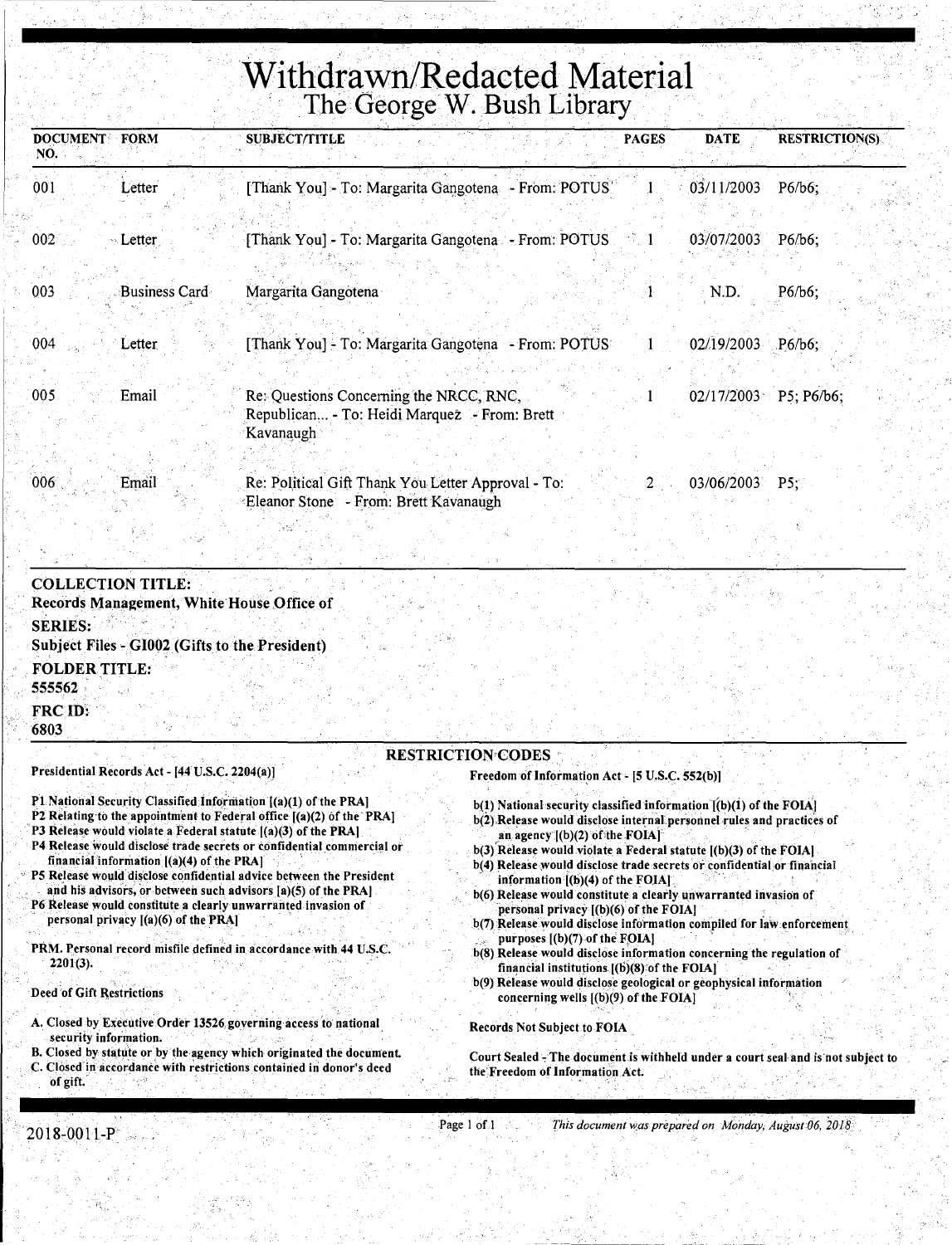

March 11, 2003

Dr. Margarita Gangotena

 $(b)(6)$ 

Dear Dr. Gangotena:

Thank you for the book. I appreciate your kind gesture and thoughtfulness.

Laura joins me in sending our best wishes. May God bless you, and may God continue to bless America...

Sincerely, GEORGE W. BUSH  $\mathscr{P}$ 

> George W. Bush GWB/DTS/HKM/BC/ES/mb-mb GFTP-1 (Corres. #2669553) ( (3 ~gangotena.margarita))

cc: WH Gifts, 9thFL/1800 G Street, N.W.



MAR 17 2003

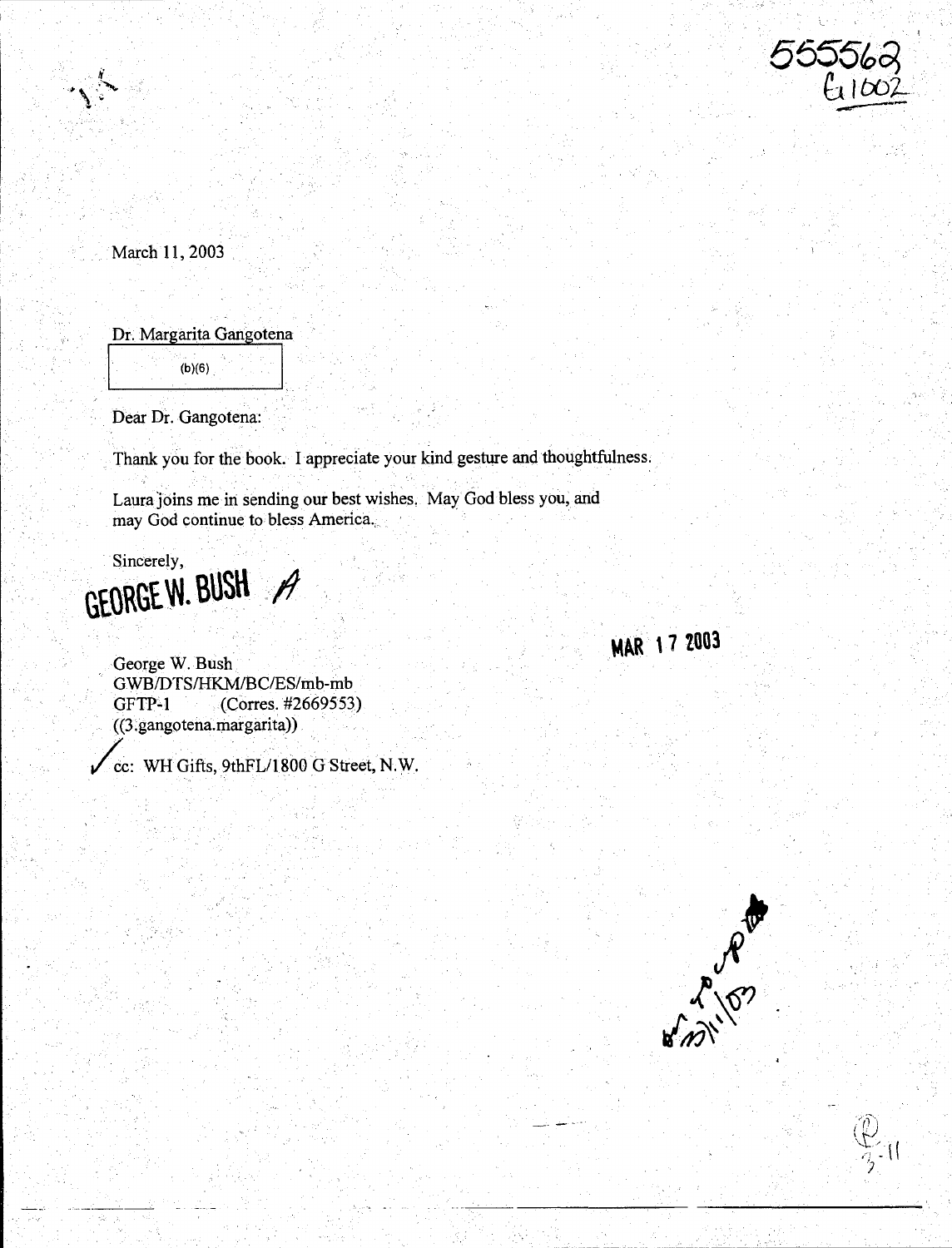

**THE** WHITE **HOUSE**  WASHINGTON

March 7, 2003

Calling Particular too Dr. Margarita Gangotena **Chairperson** Republican National Hispanic Assembly of the Brazos Valley  $(b)(6)$ 

Dear Dr. Gangotena:

Thank you for the book. I appreciate your kind gesture and thoughtfulness.

- --- - -.·- - - - -,·-·- - - --- --------- -- -··- -:--.-, ------.

Laura joins me in sending our best wishes. May God bless you, and may God continue to bless America.

Sincerely,

- 1990)<br>- 1990 - 1990 - 1990<br>- 1990 - 1990 - 1990

George W. Bush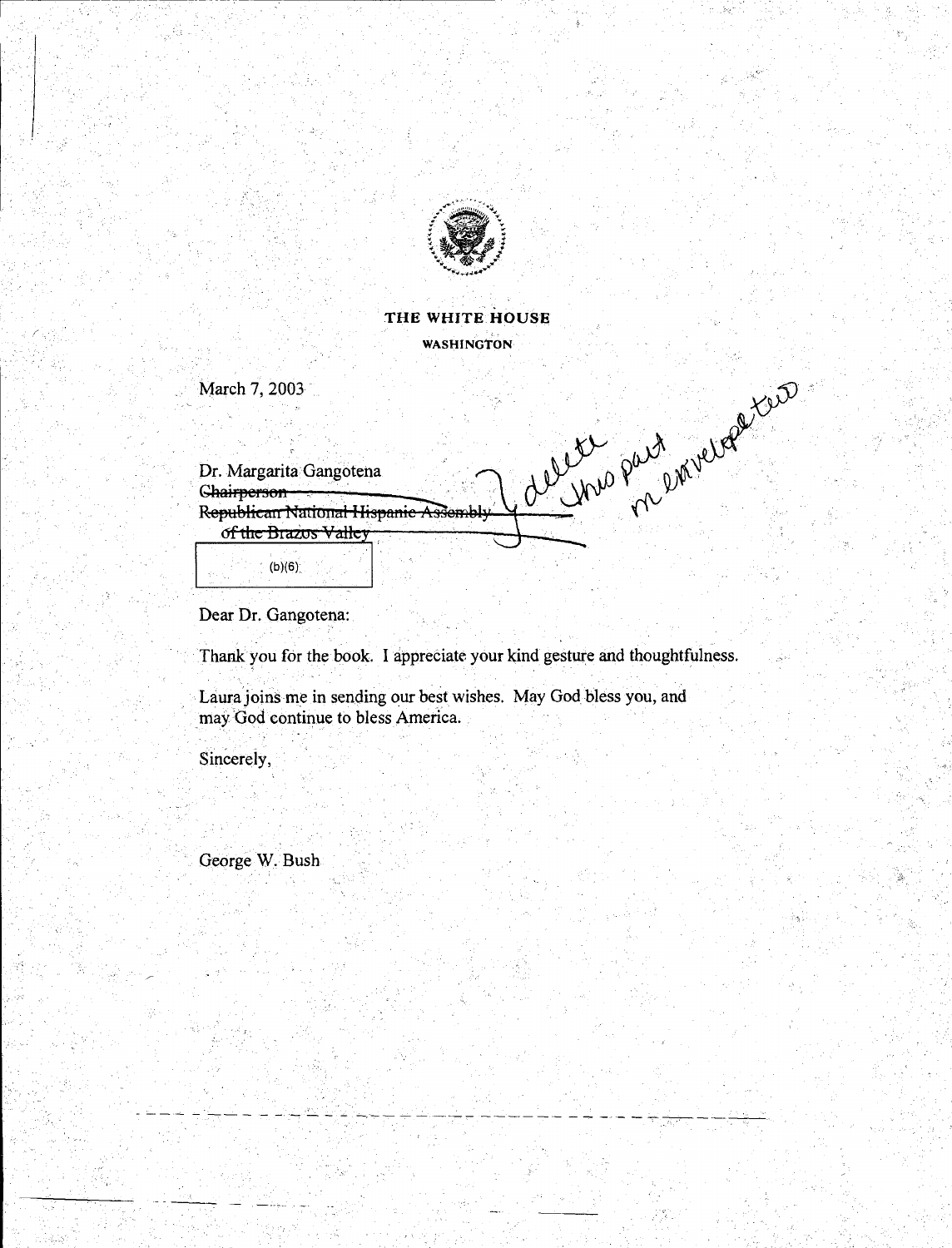August 12, 2002 Dear Mr President Jam taking this oppostunity to congratulate to everyone en the world, no matter pour delivate or difficult et is. J'am so proud of our President, Vice Pres. as well as Mrs. Laura Bush. J'd like to let you know, that Jam not a with an incredible faith, Just like many others. Hor example in July 1st, 02. I finally went St. Sinon for asking Him also the intereste to this favor granted, because you deserve it. My next petition is urshing the Californians to get the perfect Governor, who has the Mr. Bill Sinon  $-(\textcircled{k})$ Thoukyou and God bless you all Tincerely Ateresa Bassera Lessie's grandmother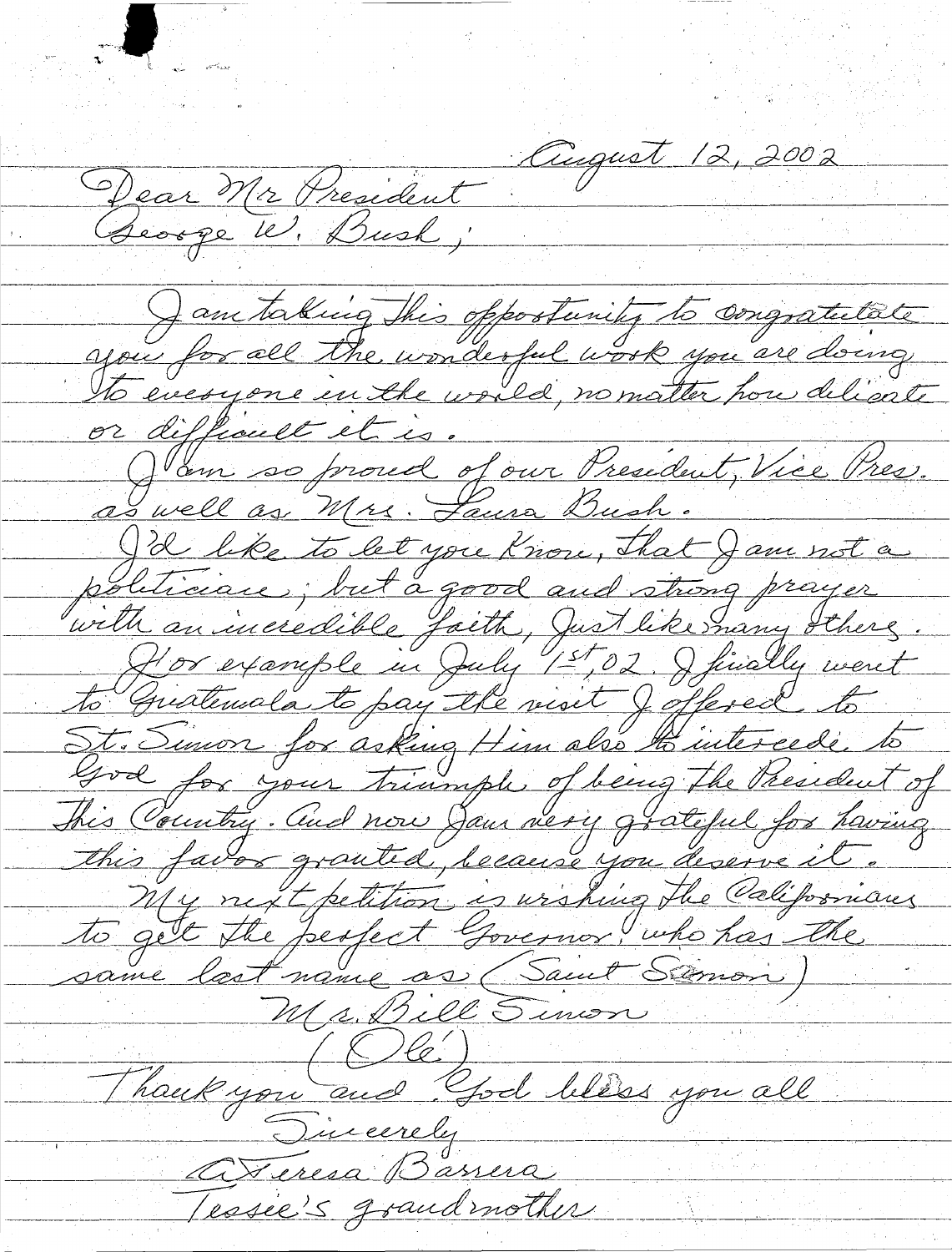

For the People and Of the People

42

Dr. Margarita Gangotena, Chairperson<br>RNHA of the Brazos Valley



уğ. ٠,

> $\mathcal{L}^{\mathcal{L}}$  $\mathcal{O}(\sqrt{2})$

 $(b)(6)$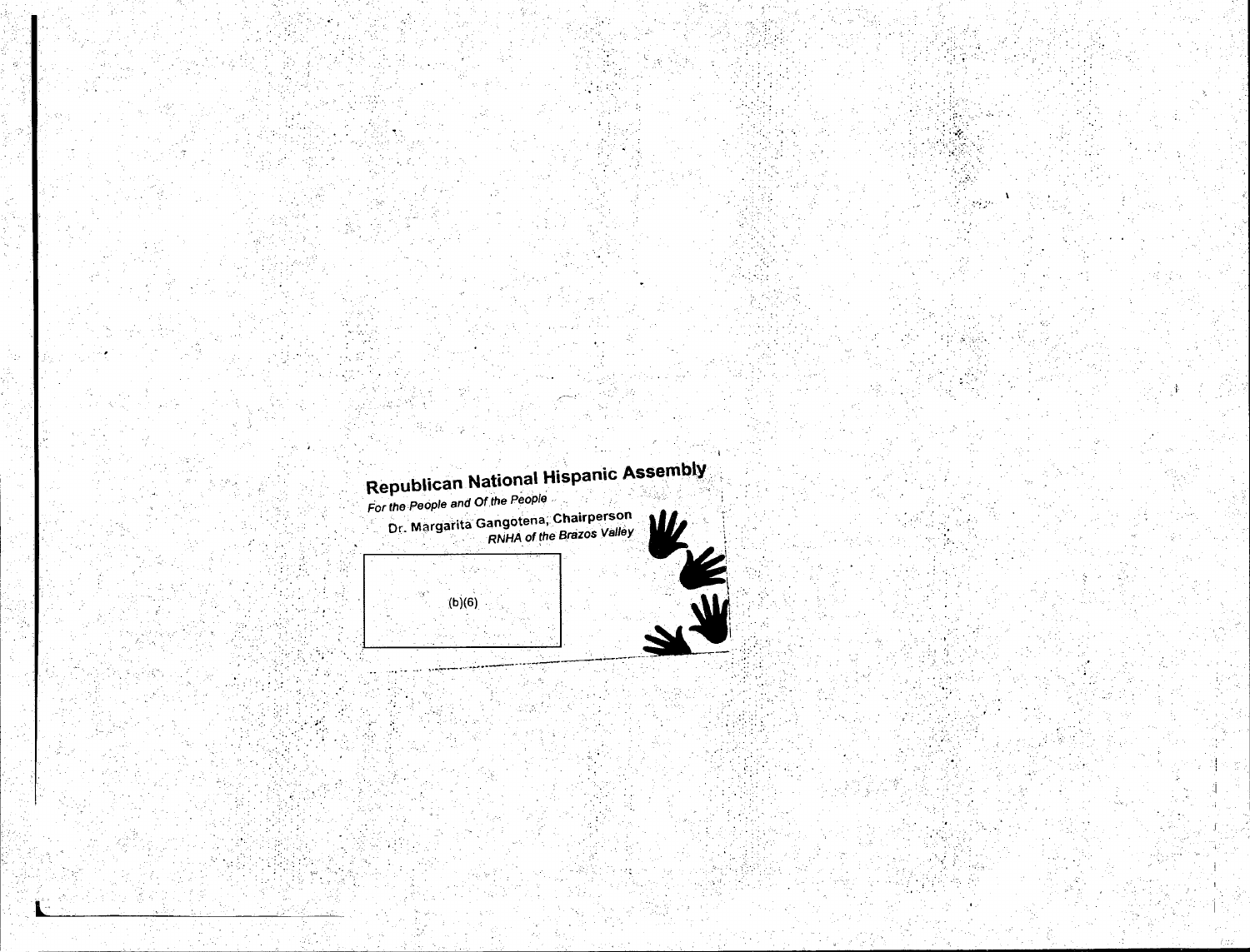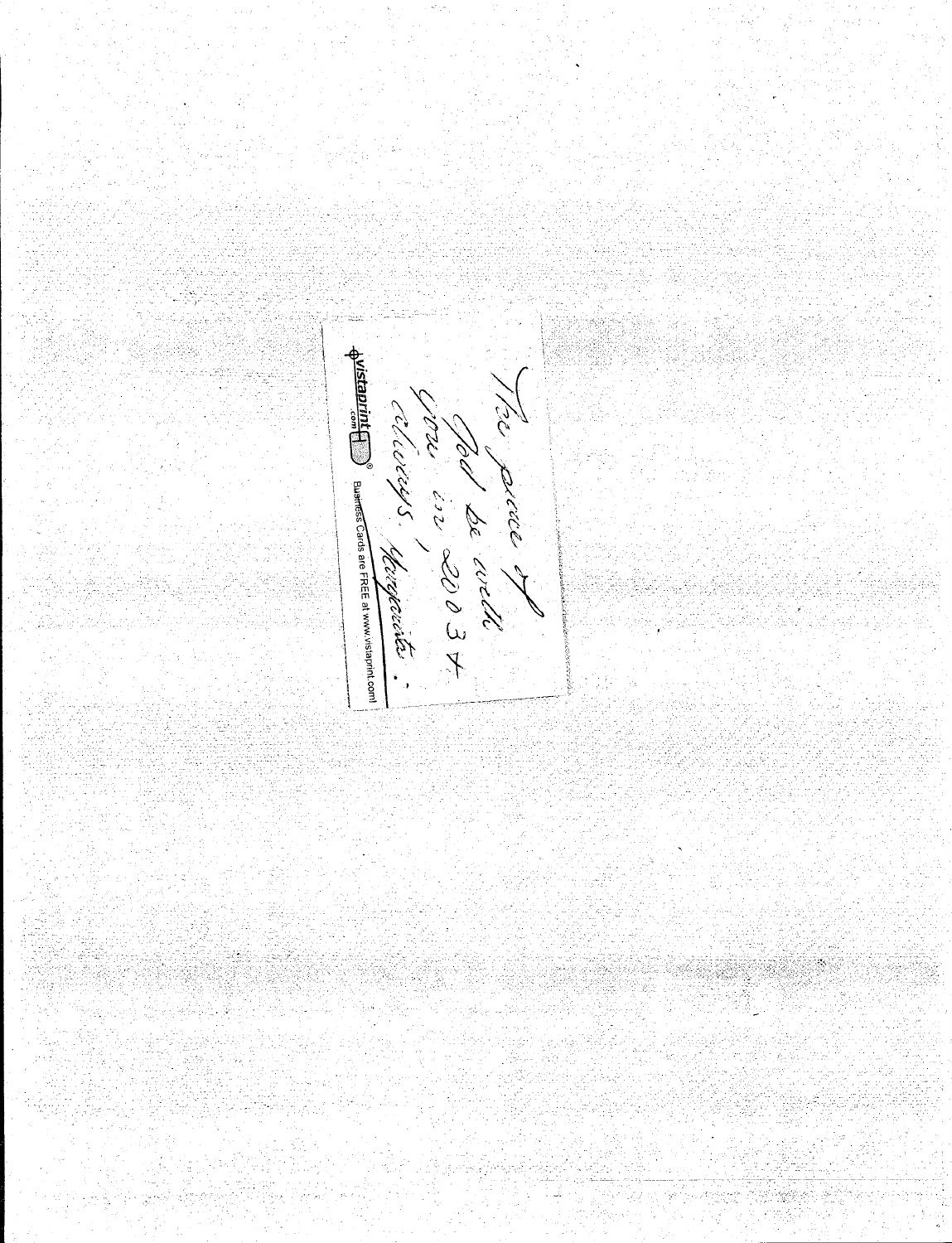February 19, 2003

Dr. Margarita Gangotena **Chairperson** Republican National Hispanic Assembly

 $(b)(6)$ 

Dear Dr. Gangotena:

Crewland and the state Thank you for the book. I appreciate your kind gesture and thoughtfulness.

 $\mathcal{A}$ 

3120

FIRM<br>LETTER

Laura joins me in sending our best wishes. May God bless you and may God continue to bless America.

Sincerely,

George W. Bush (Corres. #2669553). GFTP-1

cc: WH Gifts, 9thFL/1800 G Street, N.W.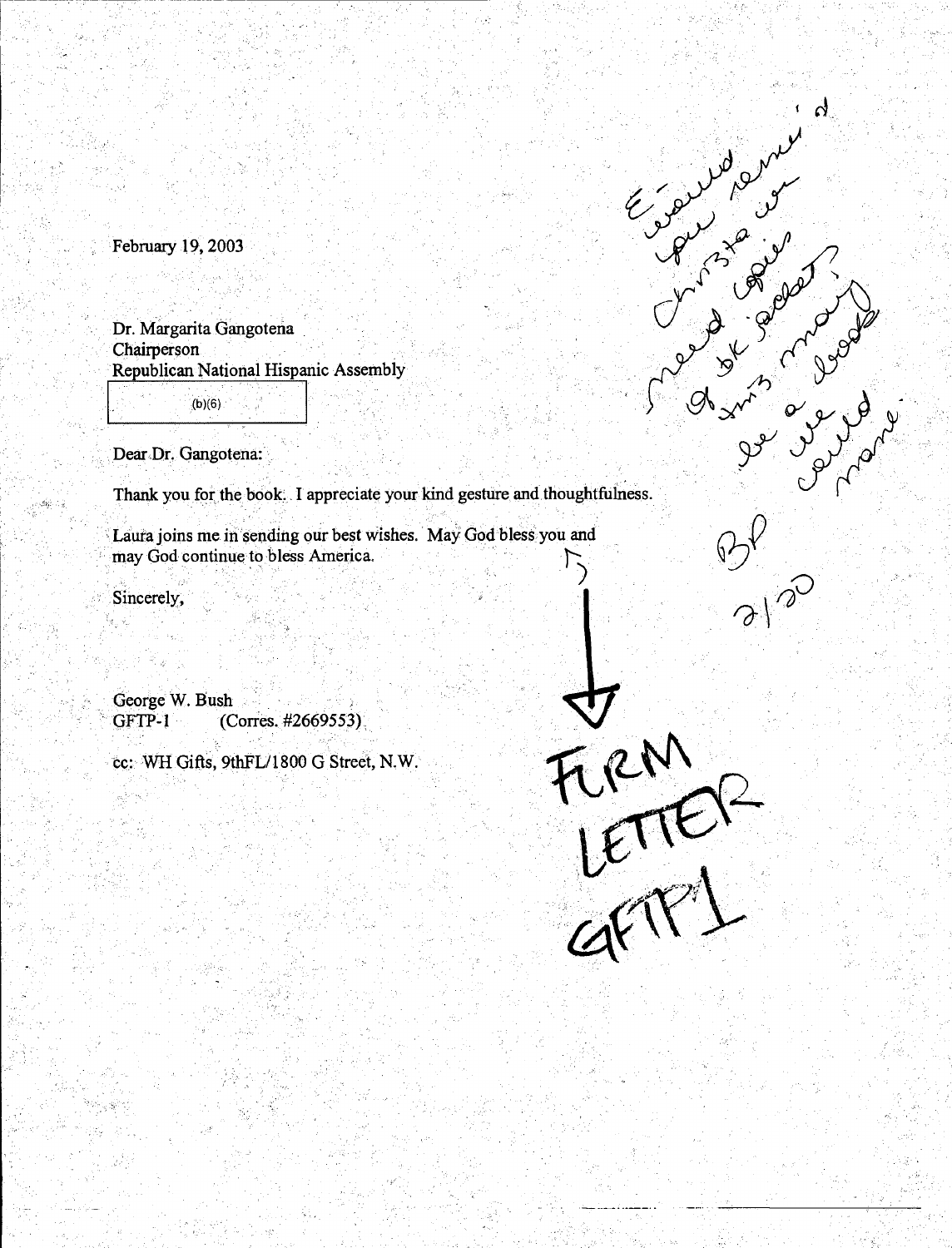# Withdrawal Marker The George W. Bush Library

| <b>FORM</b> | <b>SUBJECT/TITLE</b> |  |  | <b>PAGES</b> | <b>DATE</b>                                                                                                     | <b>RESTRICTION(S)</b> |
|-------------|----------------------|--|--|--------------|-----------------------------------------------------------------------------------------------------------------|-----------------------|
|             |                      |  |  |              |                                                                                                                 |                       |
|             |                      |  |  |              | the contract of the contract of the contract of the contract of the contract of the contract of the contract of |                       |

Email Re: Questions Concerning the NRCC, RNC, Republican... - To: Heidi  $1 \qquad 02/17/2003 \qquad P5$ ; P6/b6; Marquez - From: Brett Kavanaugh

### This marker identifies the original location of the withdrawn item listed above. For a complete list of items withdrawn from this folder, see the Withdrawal/Redaction Sheet at the front of the folder.

| <b>COLLECTION:</b>                                               |                               |
|------------------------------------------------------------------|-------------------------------|
| Records Management, White House Office of                        |                               |
| <b>SERIES:</b><br>Subject Files - GI002 (Gifts to the President) |                               |
| <b>FOLDER TITLE:</b><br>555562                                   |                               |
| <b>FRC ID:</b><br>6803                                           | <b>FOIA IDs and Segments:</b> |
| OA Num.:<br>9213                                                 | 2018-0011-P                   |
| <b>NARA Num.:</b><br>9118                                        |                               |

#### RESTRICTION CODES

Presidential Records Act - [44 U.S.C. 2204(a)]

Pl National Security Classified Information [(a)(1) of the PRA]

- P2 Relating to the appointment to Federal office [(a)(2) of the PRA)
- P3 Release would violate a Federal statute  $[(a)(3)$  of the PRA]
- P4 Release would disclose trade secrets or confidential commercial or financial information  $[(a)(4)$  of the PRA]
- P5 Release would disclose confidential advice between the President and his advisors, or between such advisors [a)(5) of the PRA]
- P6 Release would constitute a clearly unwarranted invasion of personal privacy  $[(a)(6)$  of the PRA]
- PRM. Personal record misfile defined in accordance with 44 U.S.C.  $2201(3)$ .

Deed of Gift Restrictions

- A. Closed by Executive Order 13526 governing access to national security information.
- B. Closed by statute or by the agency which originated the document. C. Closed in accordance with restrictions contained in donor's deed of gift.

Freedom of Information Act - [5 U.S.C. 552(b)]

- $b(1)$  National security classified information  $[(b)(1)$  of the FOIA]
- b(2) Release would disclose internal personnel rules and practices of an agency [(b)(2) of the FOIA]
- b(3) Release would violate a Federal statute [(b)(3) of the FOIA]
- b(4) Release would disclose trade secrets or confidential or financial information  $[(b)(4)$  of the FOIA]
- b(6) Release would constitute a clearly unwarranted invasion of personal privacy [(b)(6) of the FOIA)
- b(7) Release would disclose information compiled for law enforcement purposes  $[(b)(7)$  of the FOIA]
- b(8) Release would disclose information concerning the regulation of financial institutions [(b)(S) of the FOIA)
- b(9) Release would disclose geological or geophysical information concerning wells  $[(b)(9)$  of the FOIA)

.Records Not Subject to FOIA

Court Sealed - The. document is withheld under a court seal and is not subject to the Freedom of Information Act.